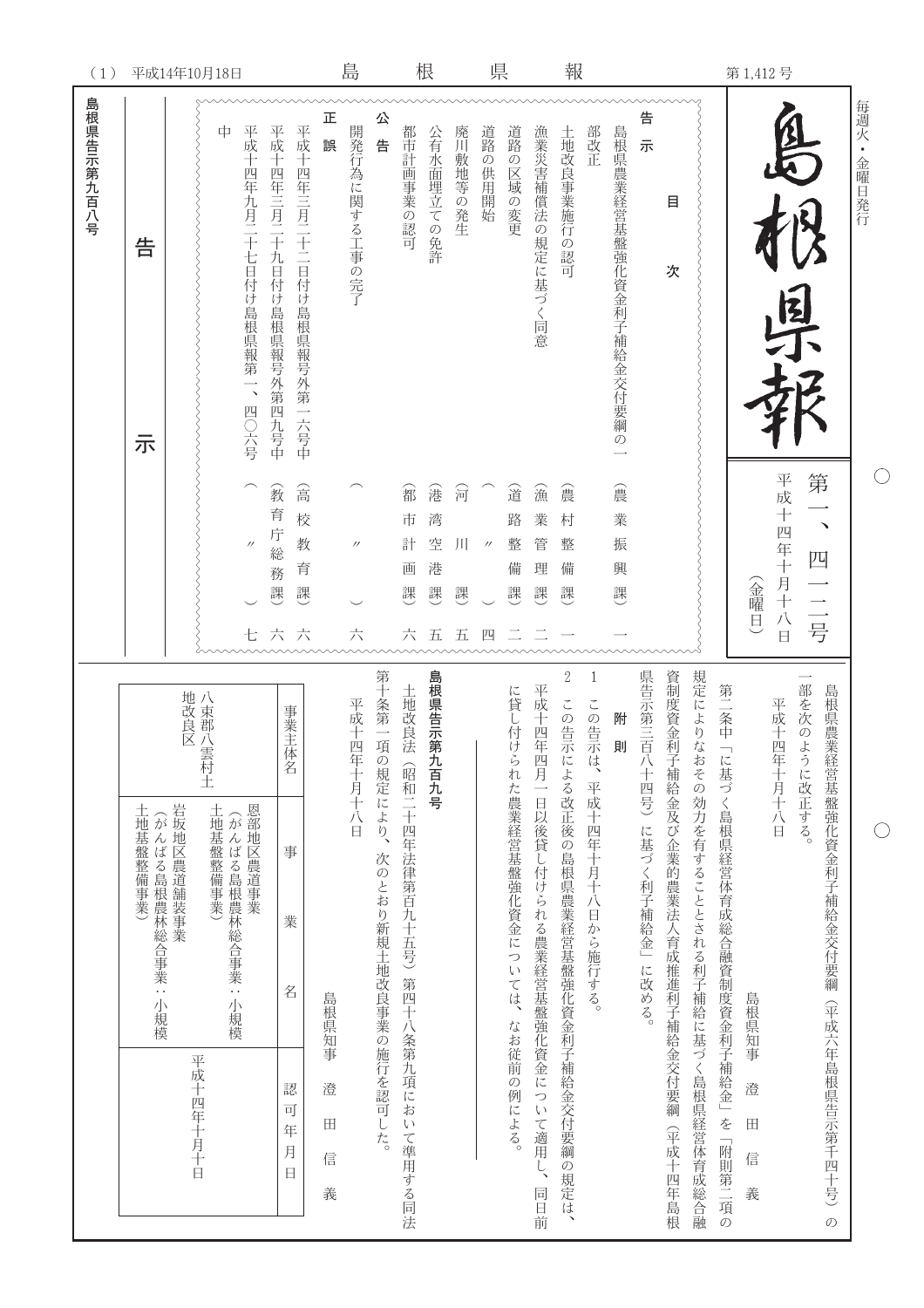|                                                                                                              | 平成14年10月18日                                            |                                                       |                                                  | 島                                                                                                                           | 根                                                              |                                   | 県                    |                  | 報                  |                         |                                    |                                  |                                         |                       |                            | 第1,412号                 |                        |               | (2)               |
|--------------------------------------------------------------------------------------------------------------|--------------------------------------------------------|-------------------------------------------------------|--------------------------------------------------|-----------------------------------------------------------------------------------------------------------------------------|----------------------------------------------------------------|-----------------------------------|----------------------|------------------|--------------------|-------------------------|------------------------------------|----------------------------------|-----------------------------------------|-----------------------|----------------------------|-------------------------|------------------------|---------------|-------------------|
|                                                                                                              |                                                        | 松江島根線                                                 | 県<br>道                                           |                                                                                                                             | 般<br>国<br>道<br>百八十七号                                           |                                   | 道路の種類<br>路<br>線<br>名 | 五十猛漁業協同組合の地区の区域  | $\equiv$<br>加入区の区域 | 五十猛加入区                  | 加入区の名称                             |                                  | 平成十四年十月十八<br>Ë                          | 法第百五条の二第四項の規定により告示する。 | 第百八条第二項の規定による同意があっ         | 次の加入区の漁業の区分については、       | 島根県告示第九百十号             |               |                   |
| 同大字一四一五番四○地先まで「三五番二五地先から」に多郡仁多町大字三成一四一五番二五地先から                                                               |                                                        |                                                       | 同町字中山一二八七番一地先まで松江市西持田町字大瀬戸一二九五番<br>地先から          |                                                                                                                             | 大字一三〇三番六地先まで鹿足郡柿木村大字柿木一三〇七番一<br>地先から同                          | 区<br>間                            | 道<br>路               |                  |                    |                         |                                    | 島根県知事<br>澄<br>$\mathbb{H}%$<br>信 |                                         |                       | たと認めたので、<br>同条第五項において準用する同 | 漁業災害補償法(昭和三十九年法律第百五十八号) |                        |               |                   |
| 後                                                                                                            | 前                                                      | 後                                                     | 前                                                | 後                                                                                                                           | 前                                                              | 後変更<br>別前                         | $\mathcal{O}$        |                  |                    |                         |                                    | 義                                |                                         |                       |                            |                         |                        |               |                   |
| $\frac{1}{\overline{H}}$ .<br>$\begin{array}{c}\n\text{LO} \\ \text{LO} \\ \bullet\n\end{array}$<br>$\infty$ | $\mathcal{N}$<br>$\bullet$<br>四〇<br>$rac{1}{\sqrt{2}}$ | $\equiv$<br>$\infty$<br>七四<br>$\cdot$ 5<br>$\bigcirc$ | 七<br>$\bullet$<br>六)<br>$\overline{\mathcal{L}}$ | $\overline{\phantom{0}}$<br>四<br>$\bullet$<br>四〇五〇<br>$\overline{\mathcal{S}}$<br>٠<br>$\begin{matrix} 0 \\ 0 \end{matrix}$ | 四<br>$\bullet$<br>DO.CO<br>ŏ<br>$\lambda$<br>$\mathsf I$<br>トル | 敷<br>地<br>$\mathcal{O}$<br>幅<br>員 | 区                    |                  | 平成十四<br>年十月十八日     | る土木建築事                  | その関係図                              | 条第一項の規定に基づき告示する。                 |                                         | 島根県告示第九百十一号           |                            |                         | びしいらま                  | L<br>いらまき網漁業、 | $\equiv$<br>漁業の区分 |
| <b>DO</b> · OI!                                                                                              | $\frac{1}{2}$                                          | 六三二·〇〇                                                | 六三三·〇〇                                           | 七五・五〇                                                                                                                       | 一七五・五〇                                                         | 延<br>長                            | 域                    |                  |                    |                         |                                    |                                  |                                         |                       |                            |                         |                        | 大型まき網漁業、      |                   |
|                                                                                                              |                                                        |                                                       | 松江土木建築事務所                                        |                                                                                                                             | 津<br>和<br>野土木事務所                                               |                                   | の名称<br>務所又は土木事務所     | 島根県知事            |                    | 務所又は土木事務所において一般の縦覧に供する。 |                                    |                                  |                                         |                       |                            |                         | き網漁業と中・小型底びき網漁業を併せ営む漁業 | 中·小型まき網漁業、    |                   |
| 拡幅                                                                                                           | $^{\prime\prime}$                                      | 拡幅                                                    | 道路改良工事                                           |                                                                                                                             | 景観対策                                                           |                                   | 備<br>考               | 澄<br>田<br>信<br>義 |                    |                         | 面は、告示の日から十五日間島根県土木部道路整備課及び当該道路を管轄す |                                  | 道路の区域を次のように変更したので、道路法(昭和二十七年法律第百八十号)第十八 |                       |                            |                         |                        | 中·小型底びき網漁業及   |                   |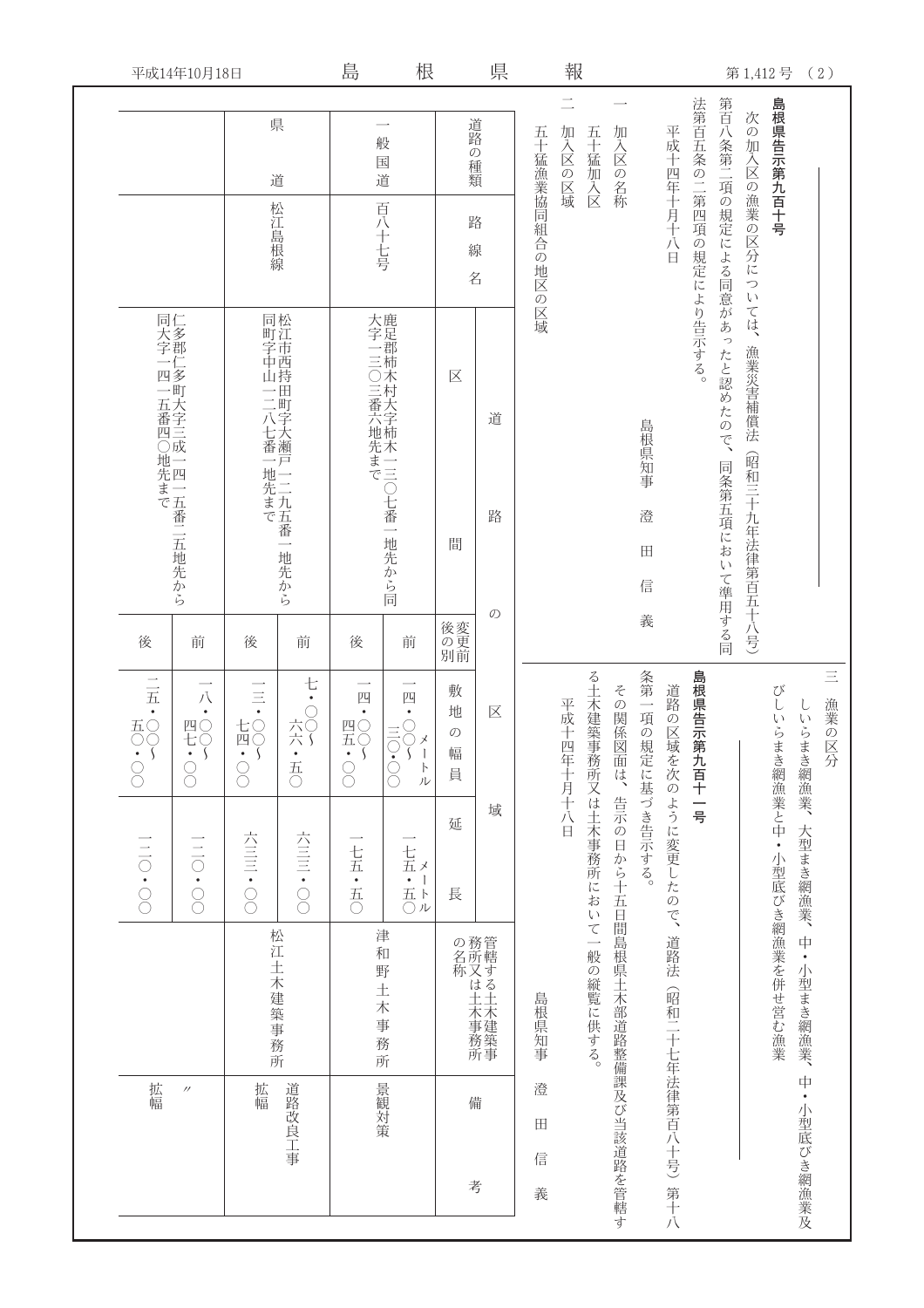| (3)                                                                                       | 平成14年10月18日                                                                                                                                                                                                                  |                                                     |                                                  | 島                          |                                    | 根                                         | 県                                       |                                                       | 報                                                               |                                                                 |                                                                                                  | 第1,412号                                                                    |                                                 |  |
|-------------------------------------------------------------------------------------------|------------------------------------------------------------------------------------------------------------------------------------------------------------------------------------------------------------------------------|-----------------------------------------------------|--------------------------------------------------|----------------------------|------------------------------------|-------------------------------------------|-----------------------------------------|-------------------------------------------------------|-----------------------------------------------------------------|-----------------------------------------------------------------|--------------------------------------------------------------------------------------------------|----------------------------------------------------------------------------|-------------------------------------------------|--|
| $^{\prime\prime}$                                                                         |                                                                                                                                                                                                                              | $^{\prime\prime}$                                   |                                                  | $^{\prime\prime}$          |                                    |                                           |                                         |                                                       |                                                                 |                                                                 | $^{\prime\prime}$                                                                                |                                                                            |                                                 |  |
| 大田佐田線                                                                                     | 道線平田大社自転車<br>大社立久恵線                                                                                                                                                                                                          |                                                     |                                                  |                            |                                    |                                           | 玉湯吾妻山線                                  |                                                       |                                                                 |                                                                 |                                                                                                  |                                                                            |                                                 |  |
| から同地番先までは、「別尻イ九○三番地先大田市三瓶町多根字深山ロ渕尻イ九○三番地先                                                 |                                                                                                                                                                                                                              | 同簸<br>大川<br>字郡<br>- 一二七番五地先まで大社町大字北荒木一一七二番一<br>地先から | ら簸<br>同川<br>.大字一六八五番二地先まで<br>郡大社町大字杵築西二五三七番三〇地先か |                            |                                    | 大字四八七番一地先まで「あ」の地先から同に多郡仁多町大字三成四八六番一〇地先から同 |                                         |                                                       | 同大字四<br>八多<br>六町<br>番<br>:一○地先まで<br> 字三成一四一五番六一地先から             |                                                                 |                                                                                                  | 同仁<br>大多郡<br>四一五番六一地先まで「多町大字三成一四一五番四○地先から                                  |                                                 |  |
| 前                                                                                         | 後                                                                                                                                                                                                                            | 前                                                   | $\, {\bf B}$                                     | 後<br>$\boldsymbol{\rm{A}}$ | 前<br>А                             | 後                                         | 前                                       | $\, {\bf B}$                                          | 後<br>$\boldsymbol{A}$                                           | 前<br>A                                                          | $\, {\bf B}$                                                                                     | 後<br>A                                                                     | 前<br>$\mathbf{A}$                               |  |
| $\bullet$<br>三五<br>$\sum_{n=1}^{\infty}$<br>$\begin{array}{c} \circ \\ \circ \end{array}$ | $\equiv$<br>Ξ<br>四<br>$\bullet$<br>$\bullet$<br>٠<br>$\frac{1}{2}$<br>$\breve{\S}$<br>$\frac{1}{\cdot}$<br>$\breve{\S}$<br>$\bullet$<br>$\frac{1}{\circ}$<br>$\bullet$<br>$\begin{matrix} 0 \\ 0 \end{matrix}$<br>$\bigcirc$ |                                                     |                                                  |                            |                                    | $\equiv$<br>六・〇〇<br>Š                     | 六<br>$\bullet$<br>÷<br>$\bigcirc$       | ٠<br>六○<br>$\frac{1}{\sqrt{2}}$<br>$\overline{\zeta}$ | 四<br>$\bullet$<br>$\bullet$<br>$\begin{matrix}0\\0\end{matrix}$ | 四<br>$\bullet$<br>$\begin{array}{c} \circ \\ \circ \end{array}$ | $\bullet$<br>五五<br>$\bar{\varsigma}$<br>$\frac{1}{0}$                                            | 七<br>٠<br>四〇<br>$\bullet$<br>$\begin{array}{c} \circ \\ \circ \end{array}$ | 七<br>$\bigcirc$<br>四<br>$\bullet$<br>$\bigcirc$ |  |
| $\frac{1}{\sqrt{2}}$                                                                      | 四〇<br>$\frac{1}{\sqrt{2}}$                                                                                                                                                                                                   | 四〇·〇〇                                               | <b>DO · 0011</b>                                 | 四〇〇 • 〇〇                   | 四〇〇<br>$\bullet$<br>$\overline{O}$ | 五四・〇〇                                     | 五四·<br>$\begin{matrix}0\\0\end{matrix}$ | 二四〇 • 〇〇                                              | 三四八・〇〇                                                          | 三四八<br>$\bullet$<br>$\infty$                                    | <b>DO</b> - OC                                                                                   | <b>DO:111111</b>                                                           | <b>DO</b> . 1111111                             |  |
| 大田土木建築事務所                                                                                 |                                                                                                                                                                                                                              |                                                     | 出雲土木建築事務所                                        |                            |                                    |                                           |                                         |                                                       |                                                                 |                                                                 | $\overleftarrow{\phantom{a}}$<br>多<br>$\pm$<br>$\star$<br>事<br>務<br>所                            |                                                                            |                                                 |  |
| $^{\prime\prime}$                                                                         | 拡幅                                                                                                                                                                                                                           | $^{\prime\prime}$                                   | ダ<br>デ<br>$J\bar{L}$<br>ゥ<br>$\pm$<br>イ          | 地の区分をいう。  係図面に表示する敷        | $^{\prime\prime}$                  | 拡幅                                        | $^{\prime\prime}$                       | ダブ<br>$\mathcal{I}\mathcal{V}$<br>ゥ<br>$\pm$<br>イ     | 地の区分をいう。     係図面に表示する敷                                          | $^{\prime\prime}$                                               | $\overleftrightarrow{\mathcal{F}}$<br>ブ<br>$\mathcal{I}\mathcal{V}$<br>ゥ<br>$\mathbbmss{1}$<br>イ | 地の区分をいう。     係図面に表示する敷                                                     | $^{\prime\prime}$                               |  |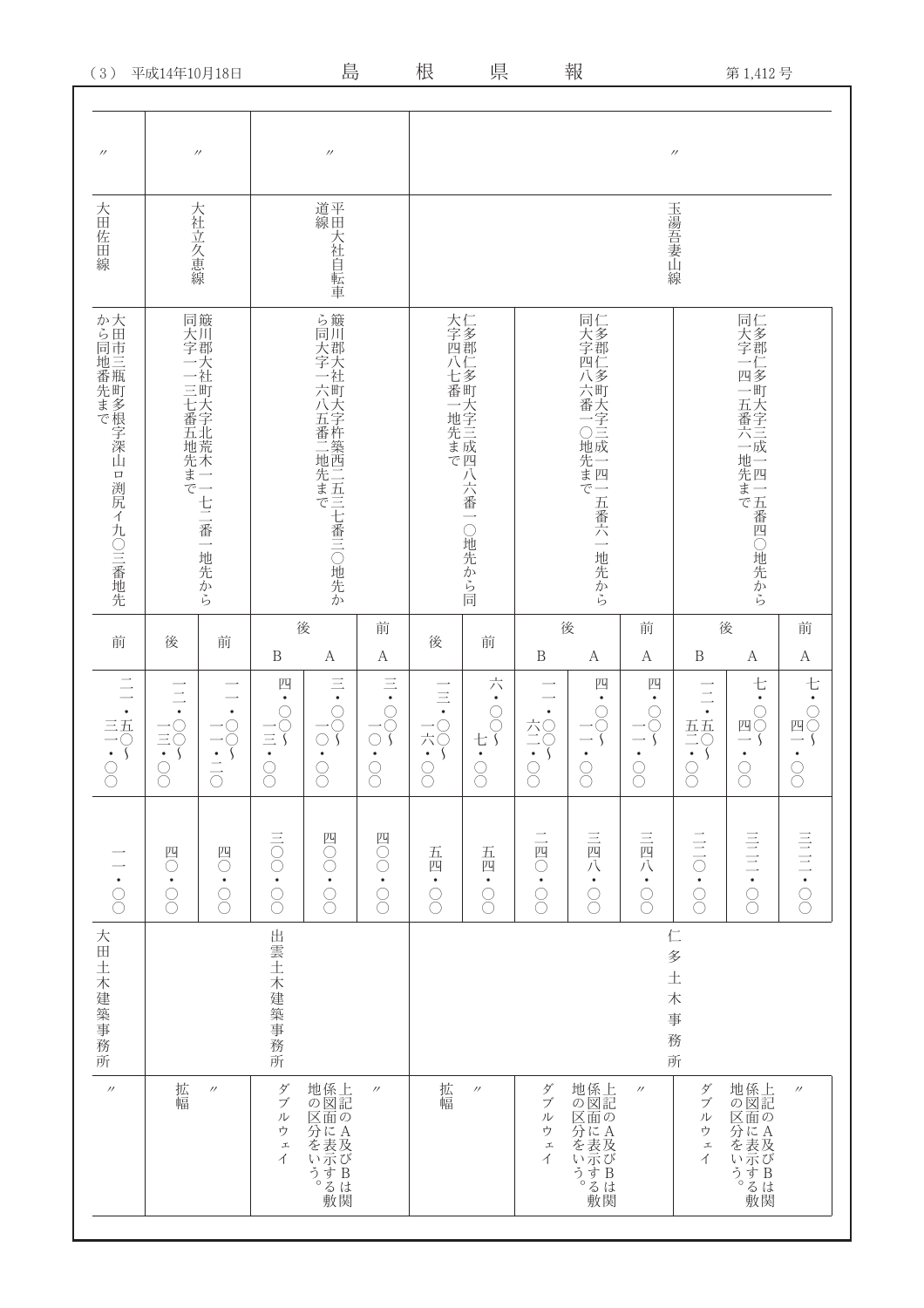|                            | 平成14年10月18日                            |                                         |                                             | 島                                      |                                                        | 根                              | 県                                      |                                                  | 報                                                                                  |                                                                |                                              | 第1,412号                                             | (4)                                                        |
|----------------------------|----------------------------------------|-----------------------------------------|---------------------------------------------|----------------------------------------|--------------------------------------------------------|--------------------------------|----------------------------------------|--------------------------------------------------|------------------------------------------------------------------------------------|----------------------------------------------------------------|----------------------------------------------|-----------------------------------------------------|------------------------------------------------------------|
| $^{\prime\prime}$          | $^{\prime\prime}$                      | 県<br>道                                  | 道路の種類                                       |                                        | 島根県告示第九百十二号                                            |                                |                                        | $^{\prime\prime}$                                |                                                                                    |                                                                | $^{\prime\prime}$                            |                                                     |                                                            |
| 大社立久恵線                     | 道線平田大社自転車                              | 松江島根線                                   | 路<br>線<br>名                                 | 条第二項の規定に基づき告示する。<br>道路の供用を次のように開始するので、 |                                                        |                                |                                        | 白上横田線                                            |                                                                                    |                                                                | 大田桜江線                                        |                                                     |                                                            |
| 同大字一一三七番五地先まで(『土二番一地先から))  | ら同大字一六八五番二地先まで簸川郡大社町大字杵築西二五三七番<br>○地先か | 同町字中山一二八七番一地先まで松江市西持田町字大瀬戸一二九五番<br>地先から | 供<br>用<br>開<br>始<br>$\mathcal{O}$<br>区<br>間 | 道路法<br>(昭和二十七年法律第百八十号)第十八              |                                                        |                                | 六一番二地先まで益田市白上町イ七○                      | 元番一地先から同町イ<br>$\equiv$                           | 六一番二地先まで益田市白上町イ七三一<br>番<br>$\overline{\phantom{0}}$<br>地先から同<br>町<br>イ<br>$\equiv$ |                                                                | 同大字一三八六番二地先まで「三八四番一地先から邑智郡桜江町大字谷住郷一三八四番一地先から |                                                     |                                                            |
| 四〇<br>$\frac{1}{\sqrt{2}}$ | <b>DO . 001</b>                        | 六三三→〇〇〇                                 | 延<br>長                                      |                                        |                                                        |                                | 後<br>$\, {\bf B}$                      | $\, {\bf B}$<br>$\bullet$                        | 前<br>A<br>$\bullet$                                                                | 後<br>$\, {\bf B}$<br>四<br>$\bigwedge^1$                        | $\, {\bf B}$<br>四<br>八〇〜                     | 前<br>$\boldsymbol{A}$<br>$\equiv$<br>$\infty$       | 後<br>二七·四〇~                                                |
| $^{\prime\prime}$          | $^{\prime\prime}$                      | 八平<br>日成十四年十月十                          | 供用開始年月日                                     |                                        | る土木建築事務所において<br>平成十四年十月十八日<br>$\overline{\phantom{0}}$ | その関係図面は、<br>告示の<br>$\boxminus$ | 八〇<br>$\begin{matrix}0\\0\end{matrix}$ | 八〇<br>〇〇<br>$\tilde{C}$<br>$\bullet$<br>$\infty$ | 云<br>二九 \<br>$\begin{matrix}0\\0\end{matrix}$                                      | $\bullet$<br>$\frac{1}{\sqrt{2}}$                              | $\bigcirc$                                   | 五う<br>$\bullet$<br>$\begin{matrix}0\\0\end{matrix}$ | $\overline{\mathcal{L}}$                                   |
| $^{\prime\prime}$          | 出雲土木                                   | 松江土木建築事務所                               | 務所の名称管轄する土木建築事                              |                                        | 般の縦覧に供する。                                              | から十五                           | 七三 • ○○                                | 七三:○○<br>益                                       | 六七六・四〇                                                                             | 四二,〇〇                                                          | 四二·〇〇                                        | 一三八・六〇                                              | $\bullet$<br>$\begin{array}{c} \circ \\ \circ \end{array}$ |
|                            | 建築事<br>務<br>所                          |                                         |                                             | 島根県知事                                  |                                                        |                                |                                        | 田土木建築事<br>•務所                                    |                                                                                    |                                                                | 川本土木建築事務所                                    |                                                     |                                                            |
|                            |                                        |                                         | 備<br>考                                      | 澄<br>田<br>信<br>義                       |                                                        | 日間島根県土木部道路整備課及び当該道路を管轄す        | 市道移管<br>ダブルウェ<br>イ解消                   | 地の区分をいう。   係図面に表示する敷                             | $^{\prime\prime}$                                                                  | 不用物件発生<br>ダ<br>ブ<br>$\mathcal{W}$<br>ゥ<br>$\mathcal{I}$<br>イ解消 | 地の区分をいう。  係図面に表示する敷                          | $^{\prime\prime}$                                   | $^{\prime\prime}$                                          |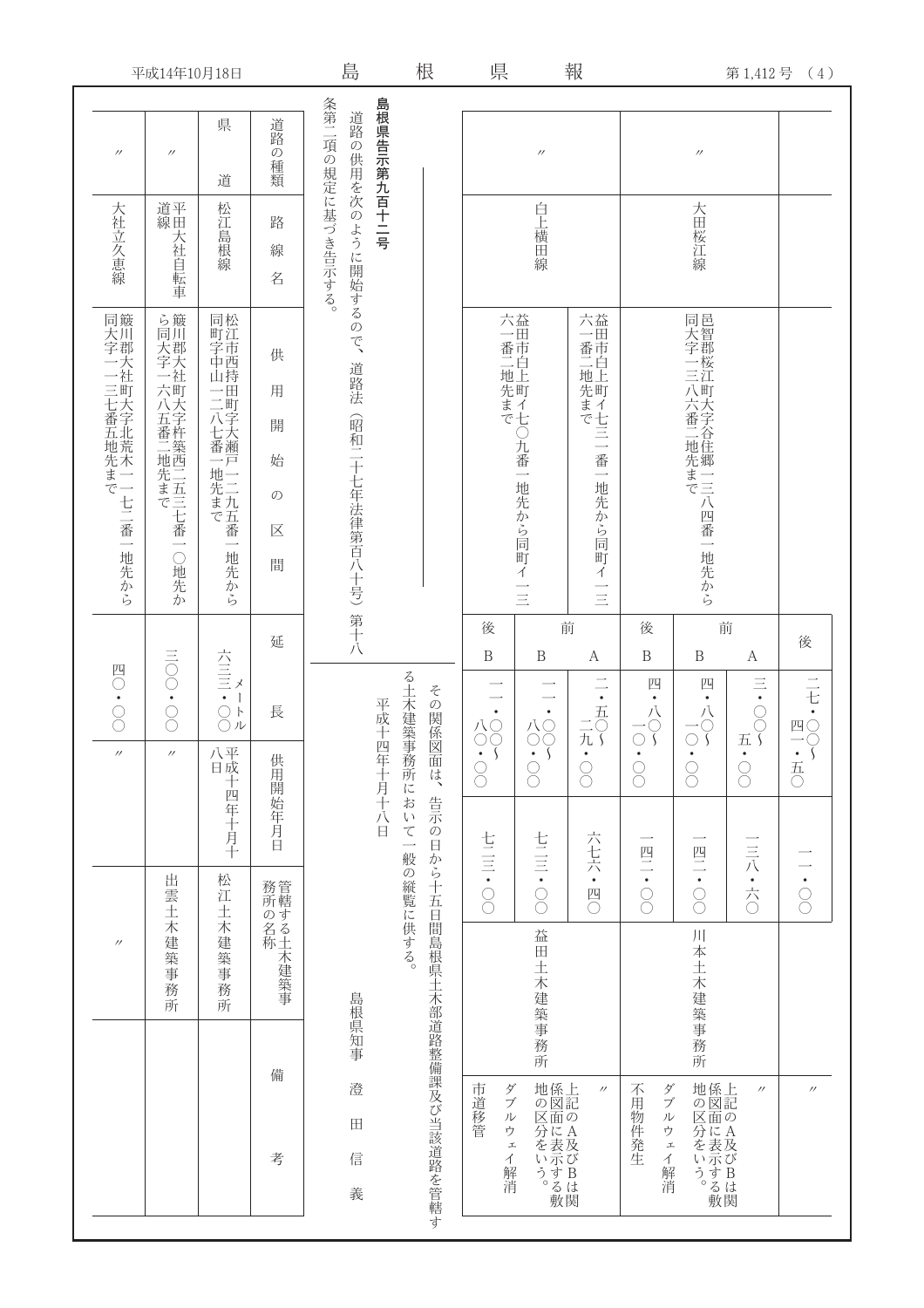| 平成14年10月18日<br>(5)                                                                                                                                                                                                                                                                                                              | 島                                                                                                                                                                                                                           | 根<br>県                                                                                                                                                                                           | 報<br>第1,412号                                                                                                                                                                                                                                                   |  |
|---------------------------------------------------------------------------------------------------------------------------------------------------------------------------------------------------------------------------------------------------------------------------------------------------------------------------------|-----------------------------------------------------------------------------------------------------------------------------------------------------------------------------------------------------------------------------|--------------------------------------------------------------------------------------------------------------------------------------------------------------------------------------------------|----------------------------------------------------------------------------------------------------------------------------------------------------------------------------------------------------------------------------------------------------------------|--|
| 島根県告示第九百十四号<br>公有水面埋立てを免許したので、<br>$\left(\begin{matrix} - \end{matrix}\right)$<br>$\left(\rightarrow\right)$<br>公有水面埋立法(大正十年法律第五十七号)第二条第<br>平成十四年十月十八日<br>土地<br>土地<br>九五<br>九四<br>•九六平方メ<br>•五五平方メ<br>$\mathsf{l}$<br>同法第十一条の規定により告示する。<br>$\ensuremath{\mathop{\upharpoonright}}$<br>$\vdash$<br>ル<br>ル<br>一項の規定に基づき、<br>次のとおり | $\equiv$<br>四<br>$\left(\begin{matrix} - \end{matrix}\right)$<br>$(\!\!-\!\!)$<br>廃川<br>廃川敷地等の位置<br>鹿足郡六日市町大字立戸六九六番内一地先から<br>鹿足郡六日市町大字立戸二〇七番三に接する里道の地先<br>敷地等の種類及び数量<br>同<br>所<br>六七番一地先まで                                  | 平成十四年十月十八日<br>廃川敷地等が生じた年月日<br>河川の名称<br>級河川<br>高津川水系<br>高津川<br>島根県知事<br>澄<br>田<br>信<br>義                                                                                                          | 供する。<br>島根県告示第九百十三号<br>河川法施行令<br>その関係図面は、<br>級河川高津川水系高津川中小河川改修工事の施行に伴い、廃川敷地等が生じたので、<br>平成十四年十月十八日<br>$^{\prime\prime}$<br>(昭和四十年政令第十四号)第四十九条の規定により、<br>大田佐田線<br>島根県土木部河川課及び島根県津和野土木事務所に備え置いて縦覧に<br>で  ○同町多根字観音畑下イ四三六番三地先ま  大田市三瓶町多根字コンゾウ原イ五九○番三地<br>次のとおり告示する。 |  |
| $\overline{c}$<br>$\left(\rightarrow\right)$<br>$\left( \right)$<br>$(\equiv)$<br>埋立てに関する工事の施行区域<br>区域<br>位置<br>島根県八束郡美保関町大字七類三二四六番地一の土地及び同地先公有水面<br>面積<br>次<br>区域<br>$\frac{1}{\sqrt{2}}$<br>の各地点を順次に結んだ線及びアの地点とオの地点と結んだ線により囲まれた<br>五七○・二四平方メ<br>´ートル                                                                          | ③の地点<br>$\frac{2}{\mathcal{O}}$<br>①の地点<br>地点 ①の地点から七九度四八分五○秒、六五・○○メー<br>地点<br>一六秒四五八)から二一五度二五分二八秒、一、一一七・六七メー<br>②の地点から一三九度四五分二八秒、三八・三七メートルの地点<br>九島四等三角点(北緯三五度三四分四七秒九四一、東経一三三度一四分<br>$\frac{\hbar}{\hbar}$<br>:の地点<br>・トルの | $\left(\rightleftharpoons\right)$<br>界線<br>八日付け島根県告示第五八六号で竣功認可の告示がされた埋立地と公有水面との境<br>区域<br>島根県八束郡美保関町大字七類三二四六番地一の地先公有水面<br>次の各地点を順次に結んだ線及び①の地点と③の地点とを結ぶ昭和六十二年五月<br>(D・L+○・一七九メートルにより決定) により囲まれた区域 | 三二·五〇<br>$\equiv$<br>$\mathbf 1$<br>埋立区域及び埋立てに関する工事の施行区域<br>免許受人<br>平成十四年十月十八日<br>免許年月日<br>$\left( \begin{matrix} - \end{matrix} \right)$<br>島根県<br>埋立区域<br>位置<br>$^{\prime\prime}$<br>代表者<br>島根県知事<br>大田土木建築事務所<br>澄田信義<br>島根県知事<br>澄<br>田<br>信<br>義          |  |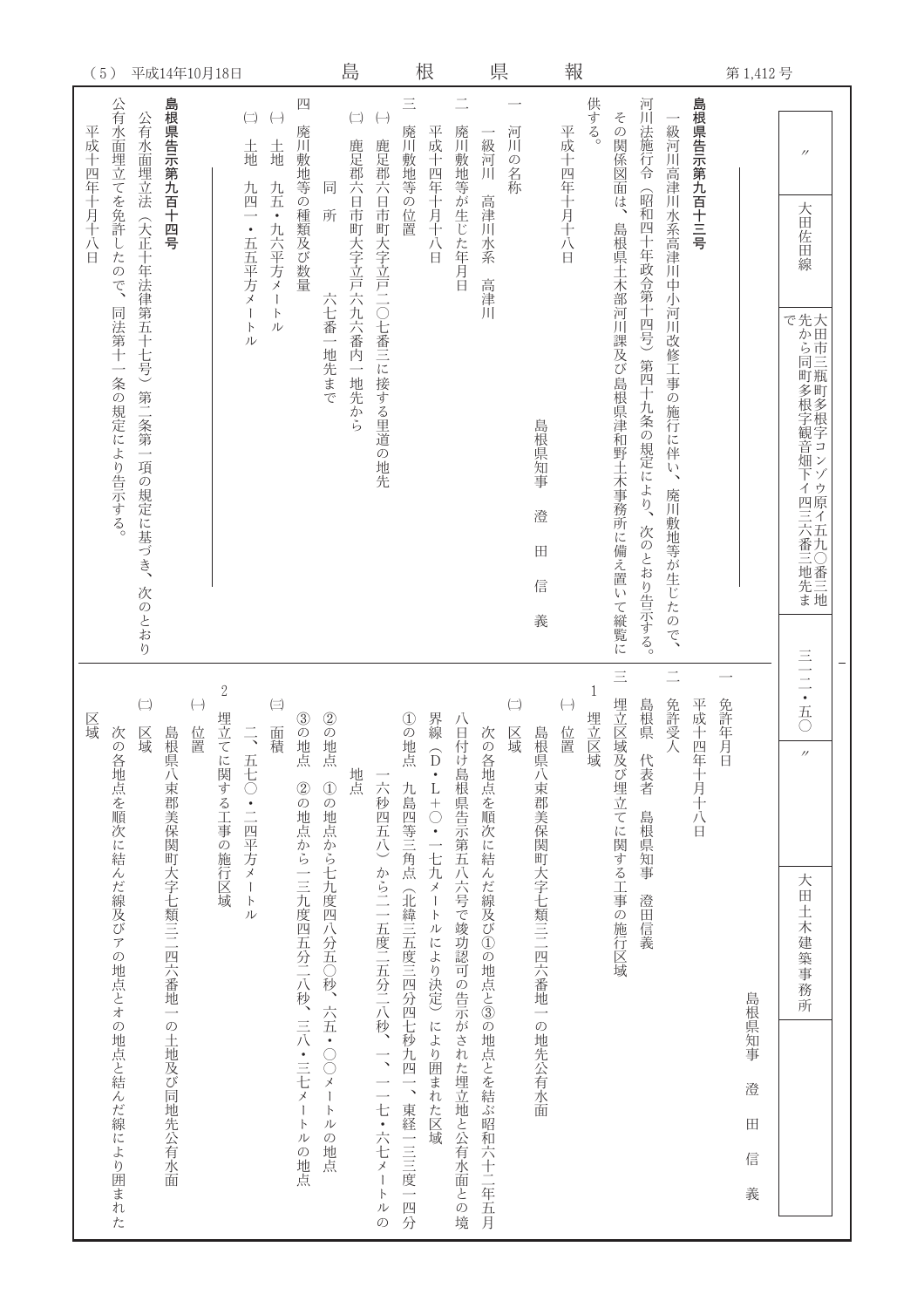|                                                                                                                                                | 平成14年10月18日                                                                                                                                                                             | 島                                                | 根                                                                                                        | 県                                                                 | 報                                                                                       | 第1,412号<br>(6)                                                                                                                                                                                                                                                                                                                                                                                                                                                                                                                                                                                           |
|------------------------------------------------------------------------------------------------------------------------------------------------|-----------------------------------------------------------------------------------------------------------------------------------------------------------------------------------------|--------------------------------------------------|----------------------------------------------------------------------------------------------------------|-------------------------------------------------------------------|-----------------------------------------------------------------------------------------|----------------------------------------------------------------------------------------------------------------------------------------------------------------------------------------------------------------------------------------------------------------------------------------------------------------------------------------------------------------------------------------------------------------------------------------------------------------------------------------------------------------------------------------------------------------------------------------------------------|
| $\left(\begin{array}{c} \rule[1mm]{1mm}{6mm} \\ \rule[1mm]{1mm}{6mm} \end{array}\right)$<br>$(\hbox{--})$<br>使用の部分<br>島根県大原郡大東町大字大東地内<br>収用の部分 | $\equiv$<br>四<br>都市計画事業の種類及び名称<br>事業地<br>平成十四年十月十八日から平成十九年三月三十一日まで<br>事業施行期間<br>五·五·一号<br>大東都市計画公園事業<br>大東公園                                                                            | 施行者の名称<br>大東町<br>島根県知事<br>澄<br>田<br>信<br>義       | の認可をしたので、<br>都市計画法<br>平成十四年十月十八日<br>(昭和四十三年法律第百号)第五十九条第一項の規定により、<br>同法第六十二条第一項の規定により次のとおり告示する。<br>都市計画事業 | 島根県告示第九百十五号                                                       | 四<br>埋立地の用途<br>ふ頭用地<br>$\frac{1}{\sqrt{2}}$<br>○六五<br>• 二〇平方メ<br>$\mathbf{I}$<br>F<br>ル | $\left(\equiv\right)$<br>ウの地点<br>$\overline{\mathcal{A}}$<br>オ<br>エの地点<br>アの地点<br>-の地点<br>面積<br>・の地点<br>地点<br>六秒四五八)から二一九度五一分○三秒、<br>アの地点から七九度四八分五○秒、<br>九島四等三角点<br>ウの地点から一六九度四六分一八秒、<br>$\overline{\mathcal{A}}$<br>工<br>の地点から二五九度四六分一八秒、<br>の地点から一三九度四五分二八秒、<br>(北緯三五度三四分四七秒九四一、東経一三三度一四分<br>三七・六四メ<br>二二・八六メ<br>二四・八四メ<br>一五○・○七メ<br>一、○六一・五八メー<br>$\mathsf I$<br>$\mathbf{I}$<br>$\ensuremath{\mathop{\upharpoonright}}$<br>$\mathsf{P}$<br>$\mathbf{I}$<br>$\mathcal{L}$<br>ル<br>$\vdash$<br>$\mathsf{P}$<br>の地点<br>の地点<br>ル<br>ル<br>の地点<br>の地点<br>$\mathsf{h}$<br>$J\overline{V}$<br>$\mathcal{O}$ |
| 訂正する。<br>平成十四年三月二十九日付け島根県報号外第四九号中に誤りがあったので、次のように                                                                                               | ぺ<br>七<br>$^{\prime\prime}$<br>$\ddot{\mathcal{Y}}$<br>段<br>上<br>$^{\prime\prime}$<br>始めから六<br>始めから七<br>行<br>教育委員会訓令<br>島根県教育委員会教育<br>長訓令第三号<br>誤<br>島根県教育委員会教育<br>教育長訓令<br>長訓令第一号<br>正 | 訂正する。<br>平成十四年三月二十二日付け島根県報号外第一六号中に誤りがあったので、次のように | 正<br>誤                                                                                                   | 開発許可を受けた者の住所及び氏名<br>松江市西津田町三丁目二番七号<br>島根トヨ<br>ペット株式会社代表取締役<br>勝部裕 | 面積<br>大田市久手町波根西字久手一、三八七番<br>開発区域<br>六一・四五平方メートル                                         | 三十六条第三項の規定により公告する。<br>次の開発行為に関する工事が完了したので、<br>平成十四年十月十八日<br>なし<br>公<br>都市計画法<br>島根県知事<br>告<br>(昭和四十三年法律第百号)<br>澄<br>$\blacksquare$<br>信<br>義                                                                                                                                                                                                                                                                                                                                                                                                                                                             |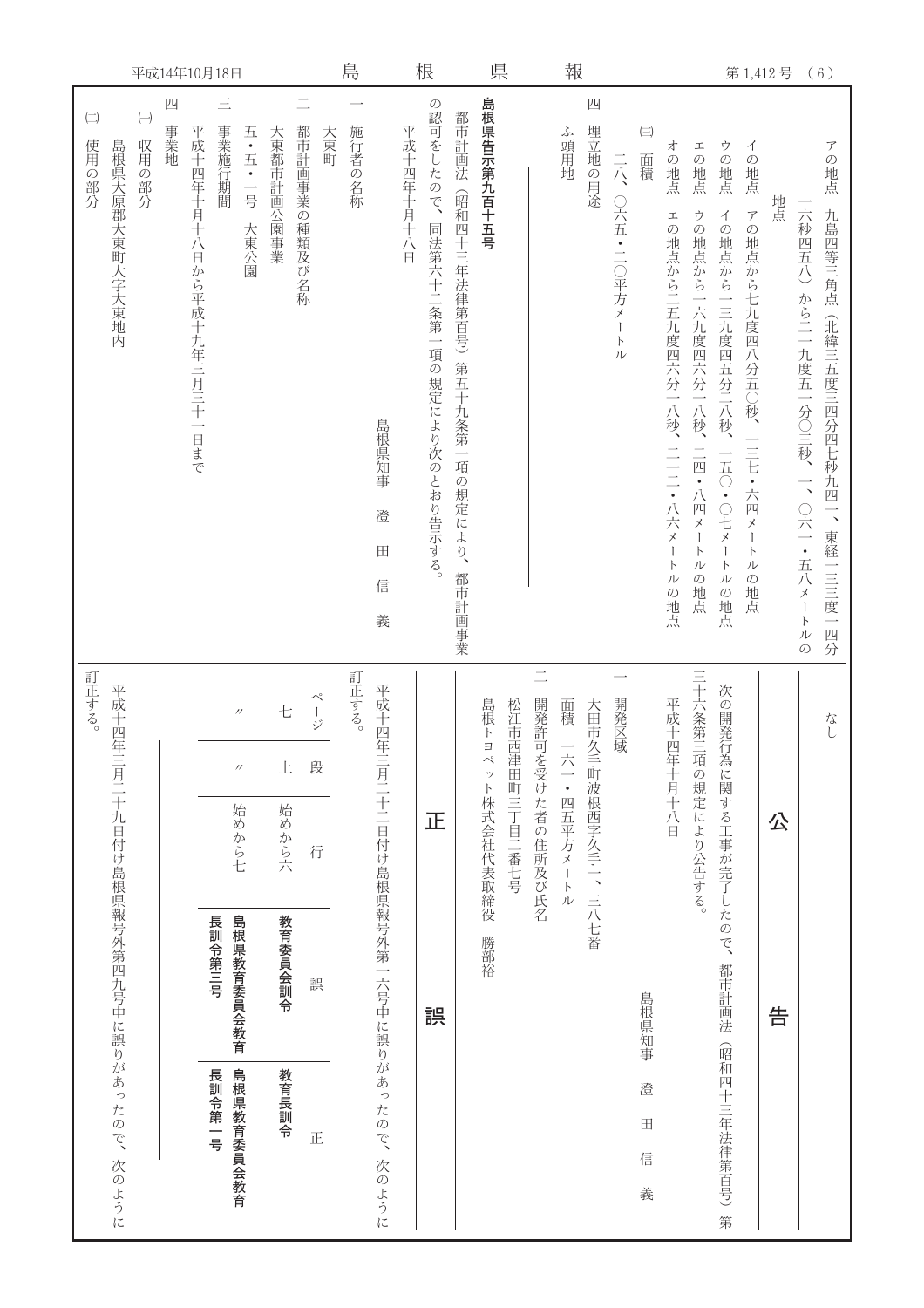| 平成14年10月18日<br>$(\,7\,)$ | 島 | 根 | 県                        | 報                                                                                  |                                         |                      | 第1,412号              |                                                                          |
|--------------------------|---|---|--------------------------|------------------------------------------------------------------------------------|-----------------------------------------|----------------------|----------------------|--------------------------------------------------------------------------|
|                          |   |   | 四                        | に訂正する。<br>$\begin{array}{c}\n\curvearrowright \\ \longleftarrowright\n\end{array}$ |                                         | $^{\prime\prime}$    | 三土                   | $\begin{array}{c}\n\curvearrowright \\ \longleftarrowright\n\end{array}$ |
|                          |   |   | $\overline{\mathcal{F}}$ | 段                                                                                  |                                         | $^{\prime\prime}$    | $\pm$                | 段                                                                        |
|                          |   |   | 始めから三                    | 行                                                                                  |                                         | 終りから六                | 始めから五                | 行                                                                        |
|                          |   |   | 島根県教育委員会教育<br>長訓令第三号     | 誤                                                                                  |                                         | 島根県教育委員会教育<br>長訓令第二号 | 長訓令第一号<br>島根県教育委員会教育 | 誤                                                                        |
|                          |   |   | 島根県教育委員会教育<br>長訓令第四号     | 正                                                                                  | 平成十四年九月二十七日付け島根県報第一、四○六号中に誤りがあったので、次のよう | 島根県教育委員会教育<br>長訓令第三号 | 島根県教育委員会教育<br>長訓令第二号 | 正                                                                        |
|                          |   |   |                          |                                                                                    |                                         |                      |                      |                                                                          |
|                          |   |   |                          |                                                                                    |                                         |                      |                      |                                                                          |
|                          |   |   |                          |                                                                                    |                                         |                      |                      |                                                                          |
|                          |   |   |                          |                                                                                    |                                         |                      |                      |                                                                          |